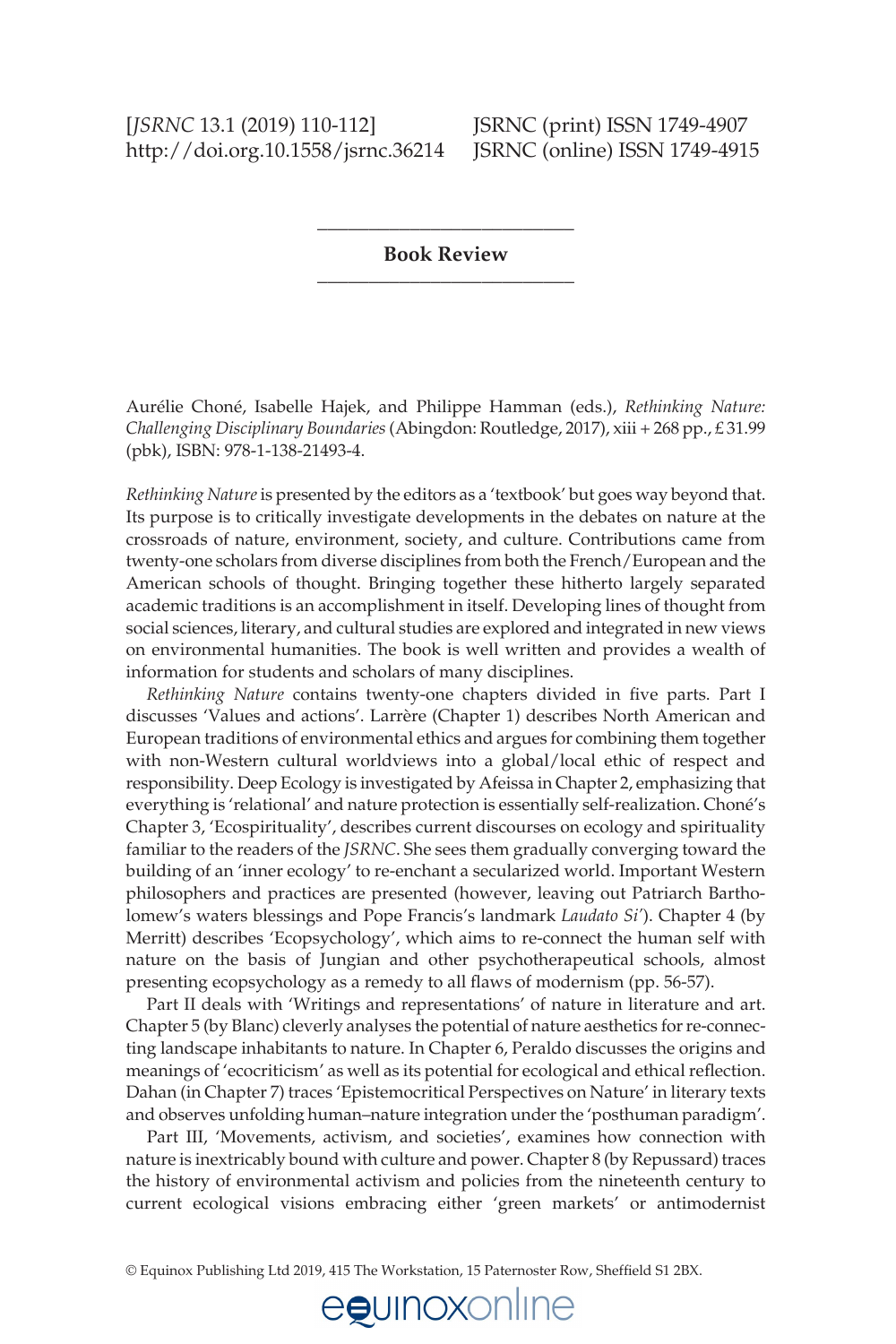'de-growth'. In Chapter 9, Lauwers gives an insightful account of the development of ecofeminism and its underlying 'logic of domination', criticisms, misconceptions, and challenges (p. 94). Chapter 10, 'Ecosociology' (by Woodgate), presents a well-argued framework for analysing socioecological discourses and practices. This could have been enriched by including social representation of nature theory (Buijs et al. 2012). In Chapter 11, Navet charts the anthropocentric Greco-Christian roots of anthropology and hails the latter's evolution to a more people-respecting ethnoecology.

 Part IV discusses the positioning of nature in the globally on-going urbanization. Jones (Chapter 12) analyses the 'shifting rural/urban complexities of space and nature' (p. 152) engendering renewed landscape approaches and urban ecologies to counter widespread 'ecocide'. In Chapter 13, Hajek and Lévy discuss trends in research on urban ecology hinging around the paradigm shift from city–nature opposition toward an integrated view on human–nature relations in urban planning. In Chapter 14, 'Nature, Environment, and Health', Charles describes the history of 'environmental health' in depth but ignores research on health benefits of 'green' nature (Hartig et al. 2014). Chapter 15 (by Hamman) details the integration of 'sustainable development' in urban planning and theorizing including the emergence of transition and resilience concepts. Buclet (Chapter 16) investigates the development and perspectives of ecosystems-based, cyclical economies. In Chapter 17, Muradian skilfully discusses the politico-strategical merits of the ecosystem services model as well as its analytical inadequacies for accommodating cultural dimensions and instead proposing more comprehensive models.

 Part V, 'Human-Animal' starts with Navet's (Chapter 18) tracing of 'ecocide and ethnocide' in the Americas to Christian biblical roots. He advocates a 'traditional peoples' perspective to counter planetary destruction, but omits critical debates on this issue. In Chapter 19, 'Animal Studies', Borgards discusses philosophical, methodological, cultural, and literary views on 'animals' and the blurring boundaries with humans. In Chapter 20, Baratay argues for a multidisciplinary, non-anthropocentric *animal* perspective on history. Both chapters overlook current ethological thinking which, having left anthropocentrism far behind, investigates empathy, culture, and even 'religion' of animals as subjects (de Waal 2016). In Chapter 21, 'Outlook', Wilke sketches a future research agenda for environmental humanities in the context of intensifying global/local interactions, postcolonial power structures, changing views on human–nonhuman relationships, and novel forms of cultural expressions. She urges for radical integration of the humanities with science and notes the importance of new spatial, visual, and narrative/linguistic methods. The book concludes by stating that the ultimate goal of producing nature-knowledge is to invent 'new ways of living together' in the real world (p. 257).

 This book evokes three comments. First, various authors discussing the link between biological and cultural diversity seem unaware that 'biocultural diversity' already exists as an intrinsically 'relational' concept standing at the heart of the book's matter. Originating from indigenous societies (Posey 1999) it is increasingly applied to Westernurbanities (Elands et al. 2015). Secondly, 'non-Western paradigms' are unevenly covered, despite the book's promise to the contrary (p. 8). Aboriginal perspectives from the Americas feature in Chapters 11 and 18, but insights from Africa and Asia are hardly presented. The reader is thus deprived of knowledge on how these other-than-Western perspectives view the visible and invisible environment.

© Equinox Publishing Ltd 2019.